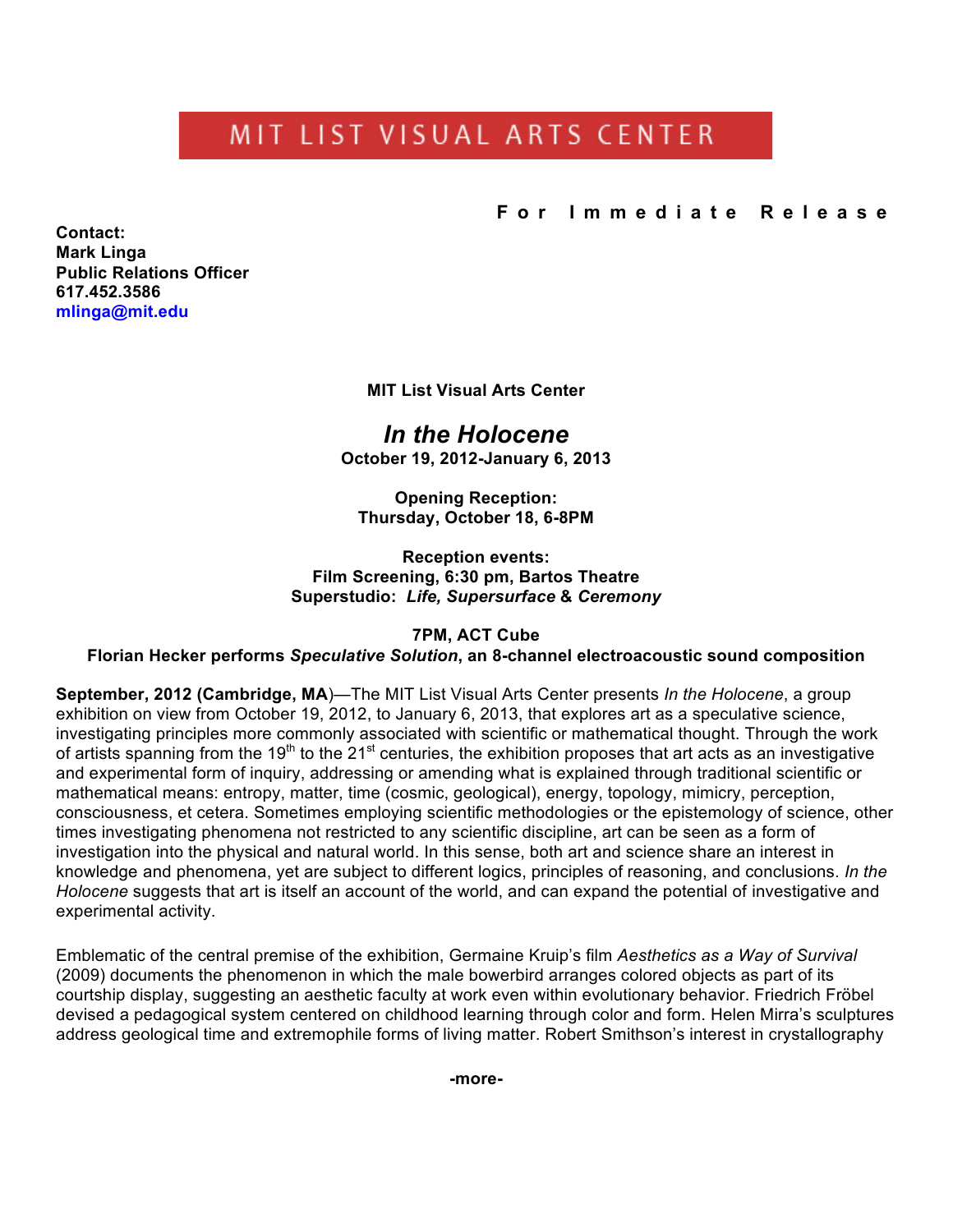and entropy are reflected in both his *Four-Sided Vortex* (1965) and *Partially Buried Woodshed* (1970). Daria Martin's *Sensorium Tests* (2012) revolves around a recently recognized neurological condition called "mirror touch synaesthesia." For FT Marinetti, abstract mathematical objects could stimulate in his readers the subjective experience of the sounds, smells, and motions of modern life; Iannis Xenakis' *Diamorphoses* (1957) and *Mycenae Alpha* (1978) utilize mathematical operations as compositional strategies for creating music. Alfred Jarry's "pataphysics," John Latham's "Time—Base Theory," and João Maria Gusmão and Pedro Paiva's "Abyssology*"* are all examples of speculative systems of knowledge constructed by the artists to address gaps in historical, philosophical, and scientific discourse.

*In the Holocene* features a number of works that extend out and beyond the gallery space. Mario Merz's *Fibonacci Sequence* (2002), a series of ten neon numbers installed along the edge of the roof of the List Center will be seen by pedestrian traffic on Ames St. Ben River's film installation *Origin of the Species* (2008), sited in the atrium lobby incorporates a dwelling assembled from discarded and reclaimed building materials with a film portrait of an elderly man who devises his own technologies for day-to-day subsistence while pondering the workings of the universe and the scope of human knowledge*.* The lobby space will also include a newly commissioned text based work by Lawrence Wiener.

The title of the exhibition is drawn from Max Frisch's 1980 novella, *Man in the Holocene*, in which an aging narrator gathers selections from books and encyclopedias, preserving human knowledge as a deluge threatens to destroy his village. Of particular interest to the narrator is knowledge about our geological present, the Holocene, starting with the last Ice Age and which includes the development of human culture. The Holocene is thus our period of geological time, in which we attempt to understand the physical and natural laws of the universe and the origins of life, while also coping with the significant extent of our own impact on the Earth's ecosystems.

#### *In the Holocene* **includes a series of Thursday night film screenings and related public programs. See attached program schedule for more details or see [http://listart.mit.edu/upcoming\\_events](http://listart.mit.edu/upcoming_events)**

**Featured artists:** Berenice Abbott, Leonor Antunes, John Baldessari, Rosa Barba, Robert Barry, Uta Barth, Joseph Beuys, Alighiero Boetti, Carol Bove, Marcel Broodthaers, Matthew Buckingham, Roger Caillois, Hanne Darboven, Thea Djordjadze, Jimmie Durham, Terry Fox, Friedrich Fröbel, Aurélien Froment, Jack Goldstein, Laurent Grasso, João Maria Gusmão & Pedro Paiva, Florian Hecker, Alfred Jarry, Rashid Johnson, Joan Jonas, On Kawara, Kitty Kraus, Germaine Kruip, John Latham, Sol LeWitt, F.T. Marinetti, Daria Martin, John McCracken, Mario Merz, Helen Mirra, Trevor Paglen, Man Ray, Ben Rivers, Pamela Rosenkranz, Robert Smithson, Hiroshi Sugimoto, Superstudio, Georges Vantongerloo, Lawrence Weiner, and Iannis Xenakis.

*In the Holocene* is curated by João Ribas, Curator, MIT List Visual Arts Center.

*In the Holocene* is made possible by an Emily Hall Tremaine Exhibition Award. Additional support for this exhibition has been generously provided by the Council for the Arts at MIT, the Massachusetts Cultural Council, the Office of the Associate Provost at MIT, with special thanks to Centre Iannis Xenakis, the MIT List Visual Arts Center Advisory Committee, and the Friends of the List.





**-more-**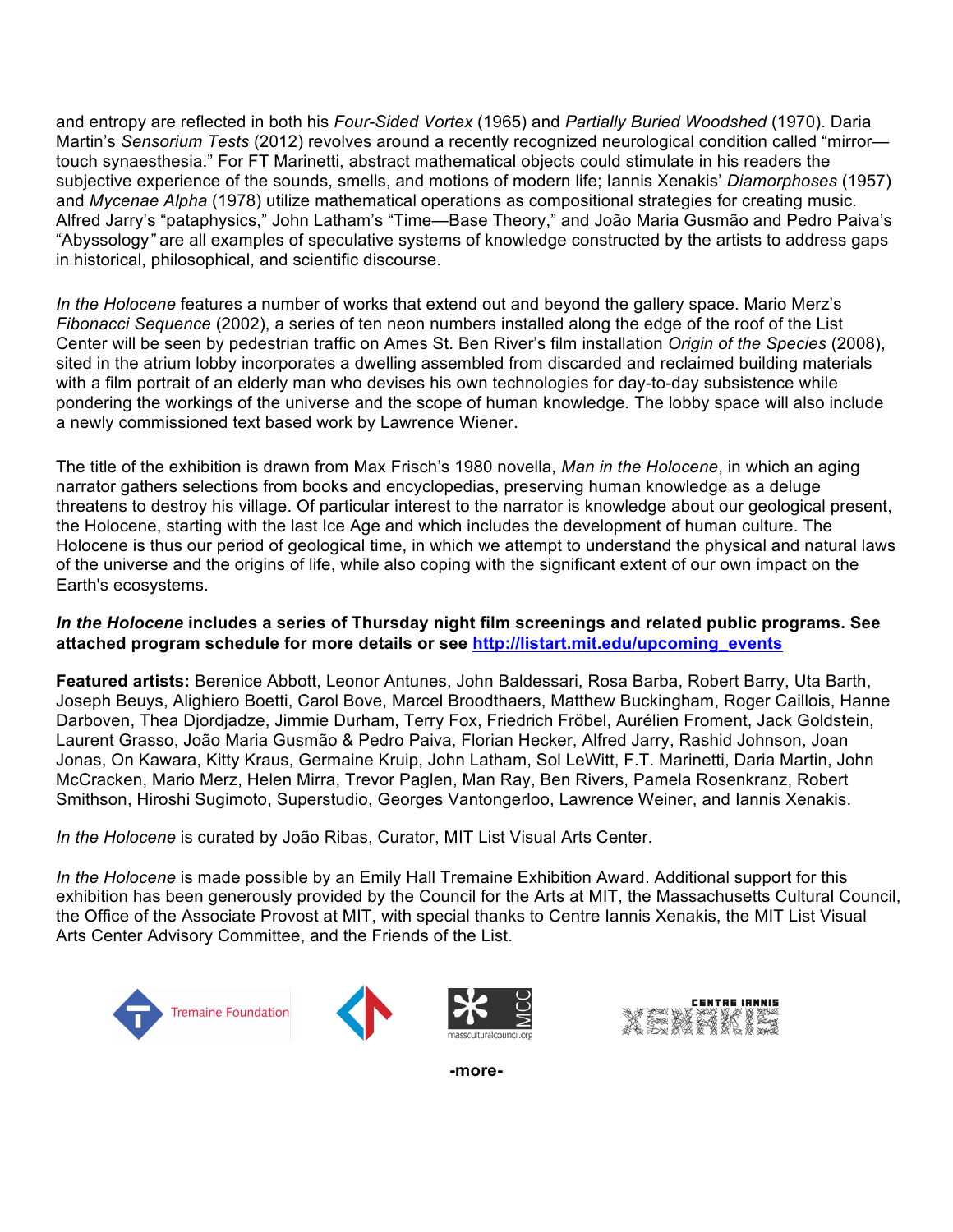## **About the MIT List Visual Arts Center**

In 1950 MIT established the Hayden Gallery which was located in the Charles Hayden Memorial Library. The gallery served as a venue for a program of changing exhibitions. In 1985 the Hayden Gallery was renamed the List Visual Arts Center in recognition of a gift from Vera and Albert List that relocated the gallery to its current location on the ground floor of the Wiesner Building.

Over the years the MIT List Visual Arts Center has become highly respected as one of the most significant university art galleries in the country for its innovative, provocative, and scholarly exhibitions and publications. Just as MIT pushes at the frontiers of scientific inquiry, it is the mission of the List Visual Arts Center to explore challenging, intellectually inquisitive, contemporary art making in all media. In addition to presenting 4-6 exhibitions annually, the List Center presents a broad arrange of education programs in conjunction with its exhibition programming. The Center maintains and adds to MIT's permanent collection of 3,500 artworks that includes dozens of publicly sited sculptures and hundreds of paintings, prints, photographs, drawings and sculptures located throughout MIT's campus. The List Center is also responsible for commissioning new works for the MIT Public Art Collection through the MIT Percent-for-Art program, and organizing and administering the Student Loan Art Program, which lends over 500 works of art annually to MIT undergraduate and graduate students.

**Directions:** The MIT List Visual Arts Center is located in the Wiesner Building, 20 Ames Street, at the eastern edge of the MIT campus. It is in close proximity to Kendall Square, Memorial Drive, and the Longfellow Bridge.

By T, take the Red Line to the Kendall/MIT stop, follow Main Street west to Ames Street, turn left, and walk one block to the crosswalk. The MIT List Visual Arts Center, housed in a building identifiable by its white gridded exterior, will be on your left. Signage is on the building.

By car, coming across the Longfellow Bridge or from Memorial Drive, follow signs for Kendall Square. Limited metered parking is available on Ames Street. A parking garage is located at the Cambridge Center complex (entrance on Ames between Main and Broadway). Paid public parking is also available at the Marriott Hotel on Broadway.

**Gallery Hours:** Tues-Wed: 12-6PM; Thurs: 12-8PM; Fri-Sun: 12-6PM; closed Mondays and major holidays.

#### **Additional Information:** [617.253.4680](tel:6172534680) or <http://listart.mit.edu>

All exhibitions at the MIT List Visual Arts Center are free and open to the public.

**-more-**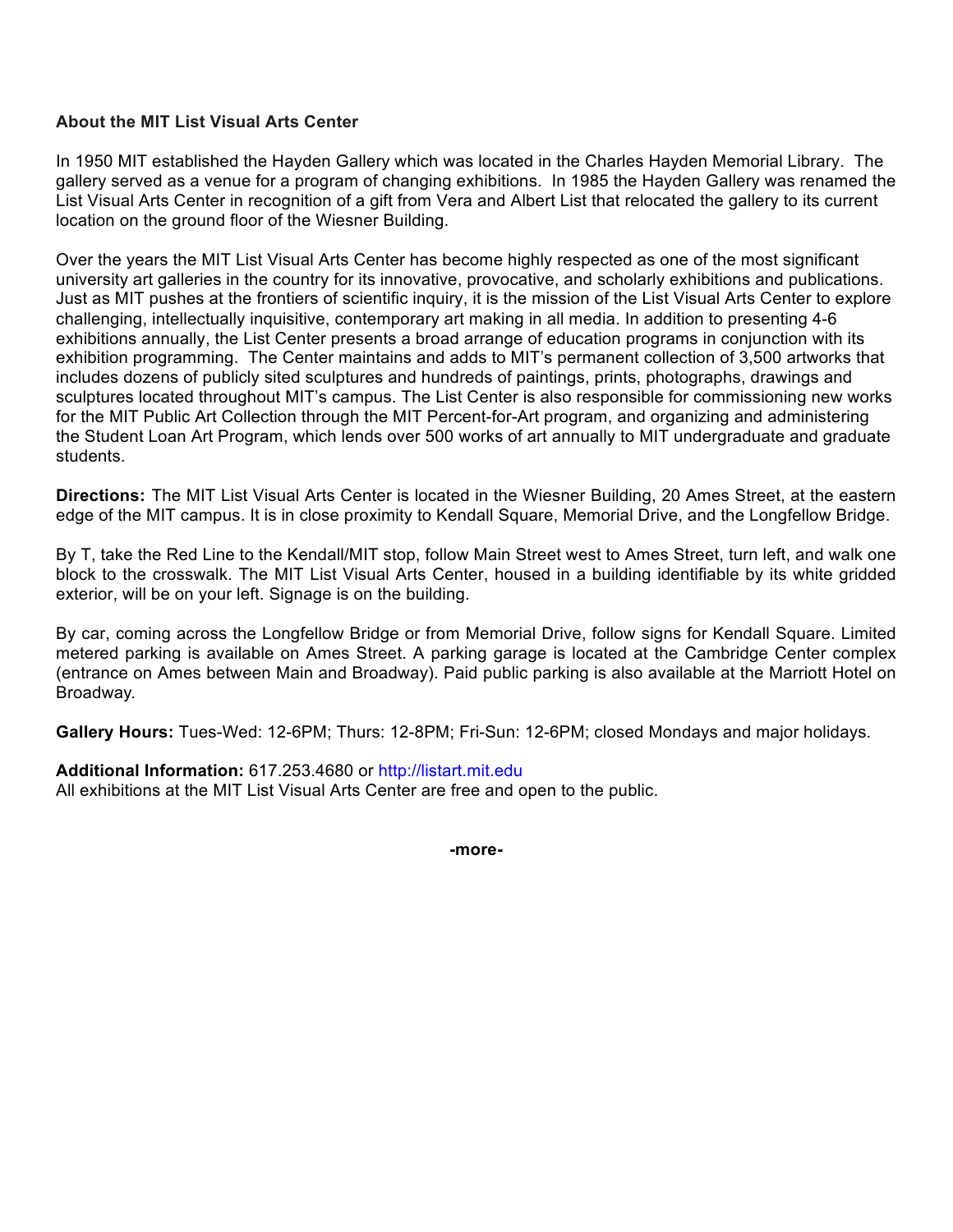# MIT LIST VISUAL ARTS CENTER

# *In the Holocene* **Schedule of Public Programs**

Programs take place at Wiesner Building E-15, 20 Ames St., Cambridge, MA. Bartos Theatre and the (ACT) Cube are located on the lower atrium level of the Wiesner Building.

# **Thursday, October 18, 2012 6-8pm**

Opening Reception

- 6:30 pm, Bartos Theater, Superstudio: *Life, Supersurface* (1972) *& Ceremony (1973) DVD (22 minutes total running time)*
- 7:00pm, ACT Cube, Florian Hecker performs *Speculative Solution*, an 8-channel electroacoustic sound composition.

# **Thursday, October 25, 6:30 pm, Bartos Theatre**

Daria Martin, *Soft Materials* (2004), 16mm, (10 min 5 sec) Daria Martin, *Sensorium Tests* (2012), 16mm, (10 min) Terry Fox, *The Children's Tapes* (1974), DVD, (30 min)

## **Thursday, November 1, 6:30 pm, Bartos Theatre**

Ben Rivers, *Slow Action* (2010), HD video, (45 min) Ben Rivers, *I Know Where I'm Going* (2009), 16mm, (29 min)

## **Wednesday, November 7, 6:30 pm, Bartos Theatre**

*The Last Pictures:* An Artist Talk by Trevor Paglen

## **Thursday, November 8, 6:30 pm, Bartos Theatre**

Superstudio, *Life Supersurface (1972) & Ceremony (1973), DVD,* (total running time 22 min) Daria Martin, *Soft Materials* (2004), 16mm, (10 min 5 sec) Daria Martin, *Sensorium Tests* (2012), 16mm, (10 min)

#### **Thursday, November 15, 6:30 pm, ACT Cube Two works by Iannis Xenakis**

*Mycenae-Alpha* (1978), audio recording and video*,* (9 min 37 sec) *Diamorphoses* (1957), audio recording, (6 min 54 sec)

# **Thursday, November 29, 6:30 pm, ACT Cube**

# **Two works by Iannis Xenakis**

*Mycenae-Alpha* (1978), audio recording and video, (9 min 37 sec) *Diamorphoses* (1957), audio recording, (6 min 54 sec)

## **Thursday, December 6, 6:30 pm, Bartos Theatre**

Ben Rivers, *Slow Action* (2010), HD video, (45 min) Ben Rivers, *I Know Where I'm Going* (2009),16mm, (29 min)

## **Thursday, December 13, 6:30 pm, Bartos Theatre**

John Latham, *Erth* (1971), 16mm, (25 min) John Latham, *Ants and Locusts* (1970), video, (3 min) Terry Fox, *The Children's Tapes* (1974), DVD, (30 min)

**-more-**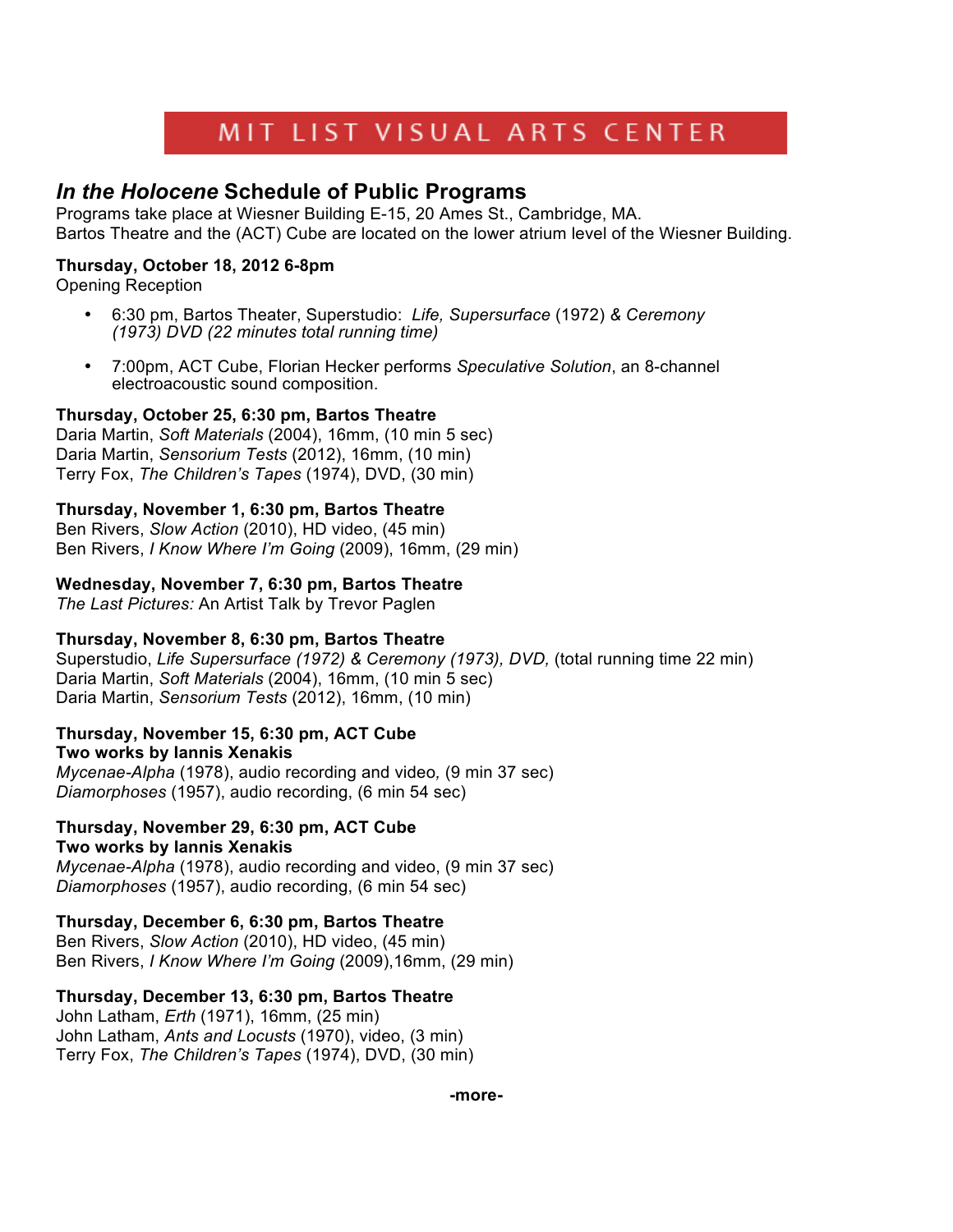# **Thursday, December 20, 6:30 pm, Bartos Theatre**

Superstudio, *Life Supersurface (1972) & Ceremony (1973), DVD,* (total running time 22 min) Daria Martin, *Soft Materials* (2004), 16mm, (10 min 5 sec) Daria Martin, *Sensorium Tests* (2012), 16mm, (10 min)

# **Thursday, January 3, 6:30 pm, Bartos Theatre**

Ben Rivers, *Slow Action* (2010), HD Video, (45 min) John Latham, *Ants and Locusts* (1970), video, (3 minutes)

# *In the Holocene* **Public Program Descriptions**

## **Daria Martin,** *Soft Materials* **(2004), 16mm, (10 min 5 sec)**

*Soft Materials* was shot in the Artificial Intelligence Lab at the University of Zurich where scientists research 'embodied artificial intelligence'. The film introduces a group of robots to two performers, their bodies mimicking responding, and touching.

Screening Dates: October 25, November 8, December 20, 6:30pm, Bartos Theatre, Wiesner Bldg. E15

## **Daria Martin,** *Sensorium Tests* **(2012), 16mm, (10 min)**

In *Sensorium Tests*, Martin uses staged scenarios based on an experiment into the neurological condition called 'mirror-touch synesthesia' People with this condition experience a physical sense of touch on their own bodies when they see other people, or sometimes even objects being touched. The film explores how sensations might be created and shared between people and objects.

Screening Dates: October 25, November 8, December 20, 6:30pm, Bartos Theatre, Wiesner Bldg. E15

# **Terry Fox,** *The Children's Tapes* **(1974), DVD, (30 min)**

In a classic early video work, Terry Fox constructs a series of elementary experiments that illustrate fundamental principles of physical science: A piece of fruit is placed under a tin lid held up by a single match, as an unsuspecting fly approaches the bait; a spoon, balanced on a fork, holds a piece of ice until the melting water topples it; a candle in a pan of water is extinguished when a pot is placed over it. Screening Dates: October 25, December 13, 6:30 pm Bartos Theatre, Wiesner Bldg. E15

## **Ben Rivers,** *Slow Action* **(2010), HD video, (45 min)**

A post-apocalyptic science fiction film, *Slow Action* applies the idea of island biogeography—the study of how species and eco-systems evolve differently when isolated and surrounded by unsuitable habitat—to a conception of the Earth in a few hundred years.

Screening Dates: November 1, December 6, January 3, 6:30PM, Bartos Theatre, Wiesner Bldg. E15

## **Ben Rivers,** *I Know Where I'm Going* **(2009), 16mm, (29 min)**

Set outside of mainstream society, *I Know Where I'm Going* takes the form of a fragmented road trip where Rivers sets out to meet and interview a number of individuals living off the beaten path, while ruminating on what traces might be left of humans in a 100 million years.

Screening Dates: November 1, December 6, January 3, 6:30PM, Bartos Theatre, Wiesner Bldg. E15

## *The Last Pictures:* **An Artist Talk by Trevor Paglen**

## **Wednesday November 7, 6:30 pm, Bartos Theatre, Wiesner Bldg. E15**

Inspired in part by ancient cave paintings, nuclear waste warning signs, and Carl Sagan's Golden Records of the 1970s, artist/geographer Trevor Paglen has developed a collection of one hundred images that have been